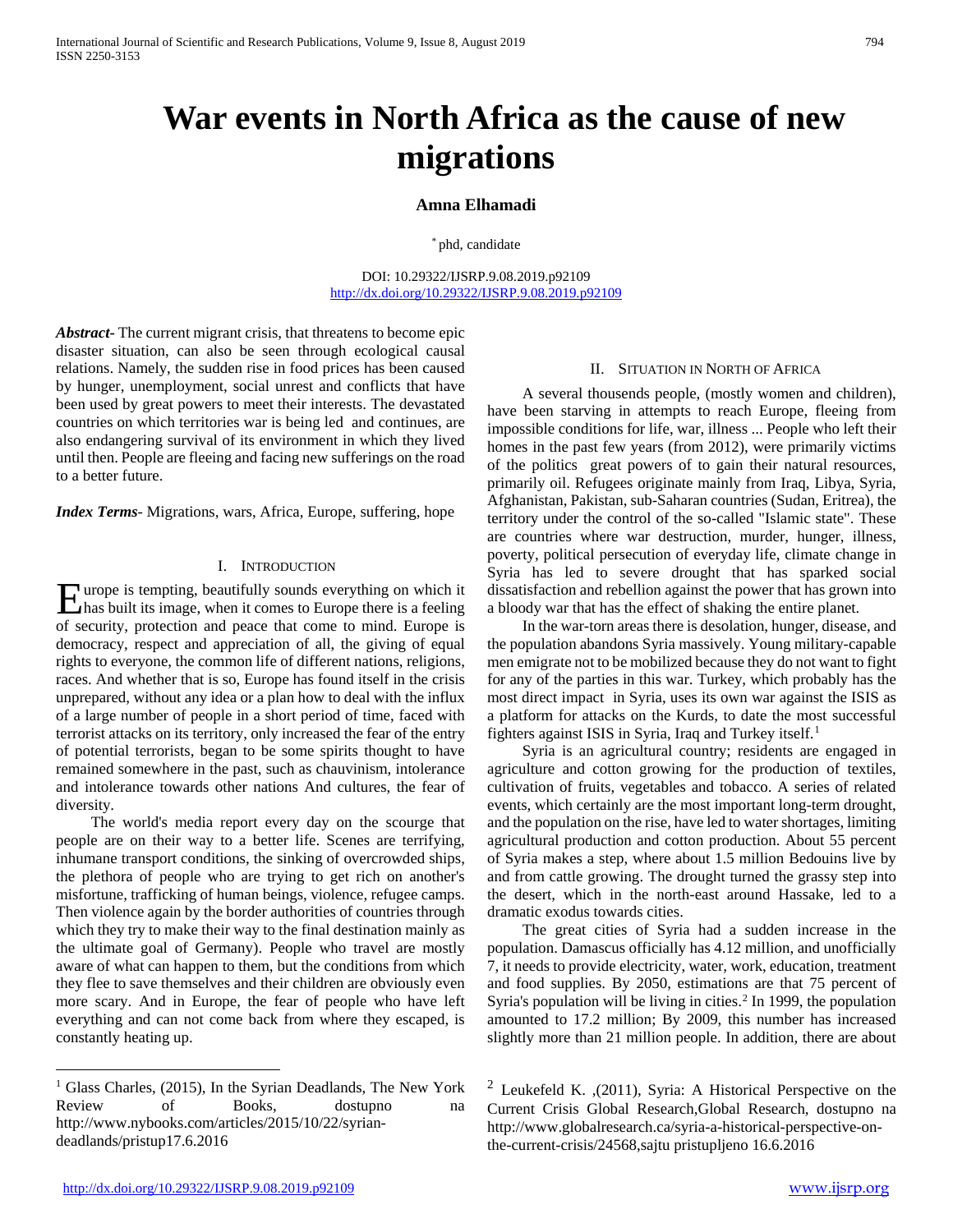a million Iraqi refugees and some 500,000 Palestinian refugees living in Syria (from 1948 with their descendants).

 Before armed conflicts in Syria, despite the political, important role played the long-standing chronic social and economic crisis. In general, dissatisfaction and a difficult social situation, people react in different ways and begin to recognize certain social phenomena and relationships, which in normal life circumstances would not give any significance, nor would they pay special attention to them. It happened in Syria.

 These reactions of the dissatisfied masses need not only concern the strengthening of the prevailing consciousness and the desire for political change, but they can also spread to, terrain of ethnic or religious intolerance and intolerance, which can further represent the front of armed conflicts, civil wars and other widespread catastrophes size. It just happened in Syria.<sup>[3](#page-1-0)</sup>

 Conflicts in Syria began in March 2011. in the city of Daraa, located near the Jordanian border. The local population began to demonstrate an open support to the revolutionary forces in Egypt, which was followed by the reaction of the Syrian police. Shortly thereafter, a series of protests began in the capital Damascus. They then assumed a form of armed conflict.

 Always on the ground where there is a war conflict, even in Syria, there are indications that chemical weapons were used for mass destruction of the population. Chemicals are available, and have been used for decades for various tests and experiments around the world are produced by simple chemical processes, which are cheap and do not require expensive and modernly equipped laboratories.

 So far, according to official reports of UN, about 320000 people died , more than 4 million Syrians have fled the country, and 7.6 million have been internally displaced. As Syrian neighbors are overwhelmed by refugees, hundreds of thousands of Syrians are now seeking refuge in Europe, which turned out to be one of the biggest challenges in the history of the EU.[4](#page-1-1)

 The factor of Europe attractiveness for the people who seek to refuge in, must be seen through the prism of development in many fields, from information and communication systems (six billion mobile phones in the world), respect for human rights and universal moral values, to unfair distribution income and various other inequalities around the world. Terrorism and religious extremism also have a major impact, but Europe is fighting it.

 Wars, such as those in Libya and surrounding deserts, around the Great Lakes and their surroundings, as well as the longstanding conflict in Somalia, simply "produce" asylum seekers and refugees. Cruel African regimes also contribute to increasing their number. In doing so, it upsets the shyness that African leaders show when they refer to migration, which are related to the Africans themselves. However, this does not provide a complete picture.

 Africans who die in the desert or at sea are decisive. They do not want to accept their fate and are ready to risk their lives for that. The youngest population in the world, African, sees developed European countries as the closest lighthouse of hope. For them, this is a house where human rights are respected, in which they will understand their situation and where they will find a job. African youth will still grow when the rest of the world starts to grow old. The failure to accept the fact that wealth is currently in countries whose population is old unsustainable often leads to the most basic economic policy proposals. By accepting the demographic challenge, social and political elections should be thoroughly re-examined in order to ensure a stable economy. We are witnessing the limitations of transfer of value from production and work to knowledge and financial control, and we also see the limits of the leading economic models.

## III. THE CONSEQUENCES OF THE MIGRATION CRISIS IN **EUROPE**

 As an example, it can be shown a letter, a public letter, from mayor of Lampedusa, Italian small city, which is the first meeting point for the lucky ones who managed to survive the hell of escape across the Mediterranean Sea and the first shore they encounter on their way to the unknown. Lampedusa is the closest point to Africa, and the first straw of salvation for thousands of unfortunate people fleeing from one evil comes up. Lampedusa, with its 6,000 inhabitants, has never lost humanity during these tragic years that does not distinguish between citizens and illegal immigrants. [5](#page-1-0) Lampedusa Mayor is not a representative of any major political party, she is an environmental protection expert, is struggling to protect the natural beauty of Lampedusa, she does not have much help in this but bravely cope with all the problems and provides assistance to refugees as much as possible within their capabilities.

A letter:

"I am the new Mayor of Lampedusa. I was elected to this position in May 2012, and by November I handed over 21 corpses of people who drowned in an attempt to reach our shores. It's unbearable and very painful for me and our island. We had to ask for the help of the other mayors of this province, to dignify the last 11 bodies, because there was no longer any place in our graveyard. We'll figure it out somehow, we'll dig up new rakes, but I wonder how much it should be that cemetery? I am indignant at the epidemic proportions; I am disturbed by the silence of Europe that has just received the Nobel Peace Prize, and is silent in spite of this massacre, because here people die as if they were war.

Every day I am more and more convinced that European immigration policy consciously agrees to these victims in order to stop immigration flow. Perhaps he sees it as a deterrent. But if the boat is the last gimmick of these people's hopes, then their death is a European embarrassment. If Europe behaved as if it were our dead, then I would like to receive a telegram of co-existence for each drowned person. It's like they have white skin, as if it's about our son who drowned during the break.

<span id="page-1-0"></span> <sup>3</sup> Parezanović M.,(2012), Sirija i arapsko proleće dostupno na http://www.nspm.rs/savremeni-svet/sirija-i-arapsko-

prolece.html?alphabet=l, pristupljeno adresi 17.06.2016

<span id="page-1-1"></span>http://www.nationalgeographic.rs/vesti/865-velika-seobaljudi.html

<sup>5</sup> Gatti Fabrizio, (2013), Lampedusa deserves the Nobel Peace Prize**,** Le Monde/PressEurop, dostupno na http://www.voxeurop.eu/en/content/article/4215301-lampedusadeserves-nobel-peace-prize**,** pristupljeno 11.5.2016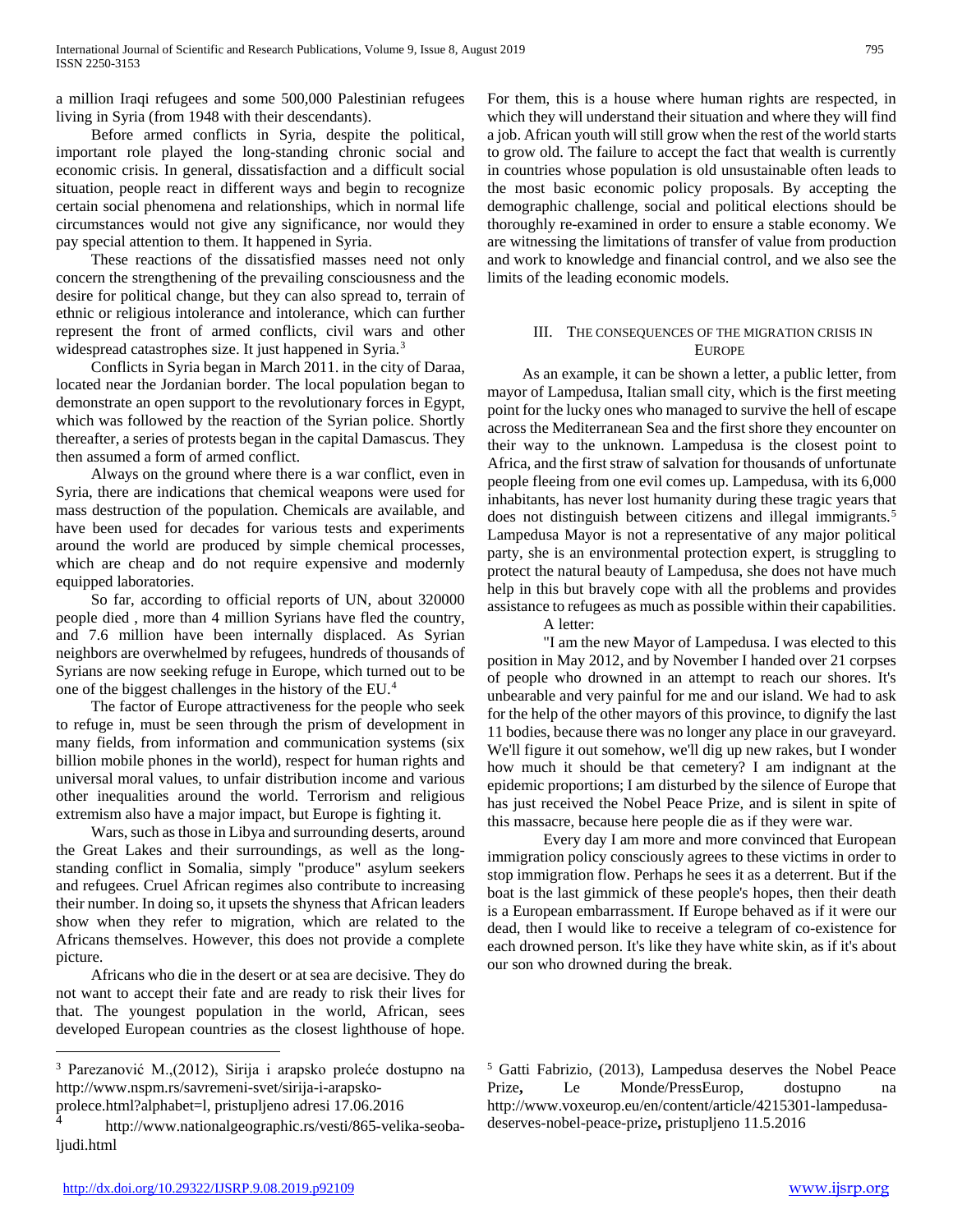Mayor Giusi Nicolini " [6](#page-2-0)

Irony in the whole situation is that Lampedusa is a poor place, which depends on fishing. Its inhabitants in search of a better life go to the coasts of the African continent, and on the coasts of Tunisia and Morocco the most, there are villages that are inhabited by Italians who have found the place to themselves provide for existence. The Lampedusa are Europeans, the first to which ships and refugee boats are on their way to salvation.

Regardless of the years in which hundreds of thousands of people, mostly from sub-Saharan areas, hit a catastrophe of epic proportions, hunger, unemployment, epidemics, crossed the Lampedusa, the domestic population does not perceive them as a threat, and a problem. They are still only people with problems, someone to help to, in the same tragedy that has hit them.

While the rest of Europe is struggling with the virus of xenophobia and racism, while raising the fences across the continent, there are people here, who are overwhelmed by existential problems with hearing and willing (but with so little funds and support from the international community) to ease at least this first step of refugees to escape from all the troubles that drove away from the hearth.

One of the absurds is that European Union received the Nobel Peace Prize in 2012. It's absurd because anyone who has looked at at least one report or read a news story about the tragedies of people who seek help, seek salvation, and become victims of a mass grave called the Mediterranean Sea, or other disasters on alternative routes, can conclude that they in fact, the victims of " inaction or inactivities" of politicians who lead Europe. The death of refugees served as part of a European refugee policy, it is part of the deterrence strategy.

## IV. EUROPE'S RESPONSE TO THE MIGRANT CRISIS

 After the initial shock, Europe has consolidating its lines and closed the door, before the wave of refugees. In July 2015, the parliament adopted amendments to the asylum laws (on seeking and granting asylum), legal treatment of asylum seekers, and in conclusion, Hungary closed the border with Serbia, which has become the main route for the passage of refugees from Greece and North Macedonia to Europe. Soon the same were done by Croatia, Slovenia Austria ... In vain was statemen in which UN officials agreed and expressed their concern. [7](#page-2-1) To their criticism, Prime Minister Orban replied that he "defends" Hungary and "he defends" and very European Union.<sup>[8](#page-2-2)</sup>

The Geneva Convention on the Status of Refugees signed in 1951, regulates the position of refugees after the Second World War. That convention defines the refugee status, determines the minimum obligations that the receiving State has to fulfill towards refugees. An additional protocol was adopted in 1967, which included refugees who became members after 1951.

Final agreement on this issue has been reached between the European Union and Turkey, according to which all refugees and migrants must remain in Turkey.<sup>[9](#page-2-3)</sup> In return, Europe has committed itself to providing material assistance to Turkey, as well as a number of concessions ... According to what is known in this agreement, this agreement will bring all refugees and migrants from Turkey to Greece return to Turkey. This closed the Western Balkan route and found a temporary solution for further migration of migrants. This is a major violation of the rules and norms on which the European Union is founded.<sup>[10](#page-2-4)</sup>

The main problem of the current migration crisis in Europe is that the European Union has outlined its basic principles, the principle of the freedom of movement of people, goods on which the concept of the European Union is based; allowed us to disregard the human rights of migrants in the 21st century, and in particular the right to naturalization, as well as the rise of xenophobia, and that hatred towards foreigners and neighbors is practiced by countries with which they always represent, declaratively, respect for the principle of equality and tolerance, accusing other nations for disregarding these principles.

A historic absurd is the refusal of the European Union to accept, at the quotas, a part of the refugees by countries like Hungary, Slovakia, the Czech Republic and Poland from which the people's rivers were leaving for Refugees at one time. They have discovered a real relationship with the EU, refusing to share the burden of the refugee crisis, have shown that they only want a one-sided benefit from that relationship.During this crisis, Europe has shown complete unpreparedness and a high degree of disorganization, and too much surprise, and some EU members even panic in facing the migrant wave, although it has been extensively running since 20[11](#page-2-2) and intensely since 2014.<sup>11</sup>

Europe will have to wonder if the anomaly or natural reaction is that the nation-state is abolished and the rejected national sovereignty as anachronous phenomena overnight returns to the big door into political life. The latest decision by the Union that all migrants who are not from Afghanistan, Iraq or Syria are declared as economic migrants is direct discrimination and violates the right of migrants to access asylum as individuals, which UNHCR criticized as a decision. The anomaly is that the great, if not the greatest burden of the migrant crisis is now being borne by countries that have not in any way contributed to the

dostupno na http://hungarytoday.hu/news/hungarian-parliamentpasses-law-amendments-tighten-immigration-rules-56850

<sup>9</sup> ''Refugee crisis: EU and Turkey reach 'breakthrough' deal'', *Al Jazeera*, dostupno na engleskom jeziku na http://www.aljazeera.com/news/2016/03/refugee-crisis-euturkey-agree-proposal-160308021149403.html

<sup>10</sup> Kilibarda Pavle, (2016), Faust**,** dostupno na http://pescanik.net/faust

<span id="page-2-0"></span> <sup>6</sup> Nicolini G., (2013), Evropska Sramota, dostupno na www.freitag.de/autoren/robert-zion/brief-der-buergermeisterinvon-lampedusa, pristup 4.4.2016.

<span id="page-2-3"></span><span id="page-2-1"></span><sup>&</sup>lt;sup>7</sup> UN News Centre,  $(2015)$ , , UN cites strong concerns over Hungarian border fence plan that could deter refugees and asylumseekers", , , dostupno na http://www.un.org/apps/news/story.asp?NewsID=51201#.VY2d5

<span id="page-2-4"></span> $\frac{m}{8}$ Hungs <sup>8</sup> Hungary Today, (2015), "Hungarian Parliament Passes Law

<span id="page-2-2"></span>Amendments to Tighten Immigration Rules", 6. jul 2015,

Simeunović D., (2015), Migracije kao uzrok političkih anomalija U Evropi, Journal of Criminalistics and Law, Kriminalističko policijska akademija, Beograd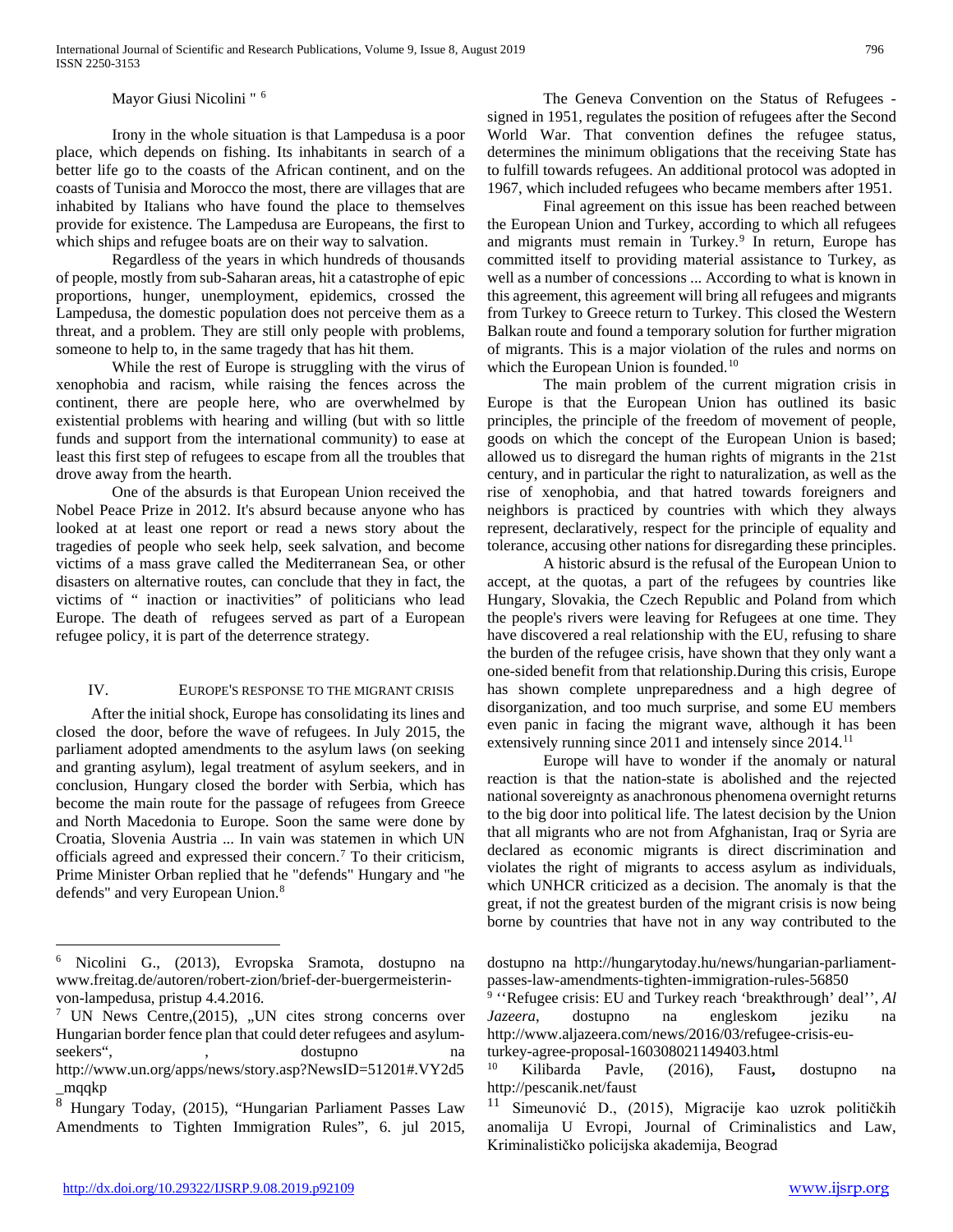creation of a crisis hotspot in Iraq, Libya and Syria from which refugees mostly come to Europe, nor are these European countries currently the most Affected by a migrant wave like Serbia, anything benefited from the wars that have been or are being led in these countries.<sup>[12](#page-3-0)</sup>

It is increasingly apparent that the migration burden has not been evenly distributed. This anomaly is enhanced by the fact that countries that are currently experiencing the greatest burden of migration are at the same time the poorest or in a severe financial crisis like Greece.

The European Commission is mostly trying to solve the migration crisis with money, and shows its increase in resources for this problem. From May to September 2015, these resources grew from 4.6 to 9.5 billion euros. In addition, the European Commission has announced the granting of 100 million euros as an emergency aid to the most affected EU member states, and 600 million euros in additional assistance to the competent European bodies in 2016, and to add another 300 million euros to the EU humanitarian aid fund in 2016 , and that in 2015 additional 200 million euros will be given to organizations such as UNHCR and WFP.

It has been decided to help countries in the EU, Turkey with billion of euros (which was later increased to 3.4 billion euros), and Serbia and North Macedonia together totaling 17 million euros (which has not even been partially realized so far). It was also decided that additional financial injections were injected into countries where refugees were massively deported, such as Lebanon and Jordan, in order to minimize the number of refugees from those countries and move to Europe. It was also concluded that the Union should increase efforts to stabilize those African countries that are the main source of migration.

The European Agenda for Migration was also announced the establishment of EU land and water borders as well as the security and military surveillance of these borders by the newlydesigned European Border Guard. Maybe building walls. This is supported by the fact that in Brussels confirmed the right of Hungary to lift the wall towards Croatia and thus strengthen the idea of enclosing the member states of the Union.

Migration can also have positive economic consequences, both in countries receiving migrants, but also in countries from which refugees come. These positive impacts on the countries of origin are that by leaving a large number of people, unresolved social problems are being reduced and the financial benefit of the remittances sent to their families is gaining.

And for the land of reception, they are useful if they are planned, dosed and desired. In most developed countries, immigration has always been an important factor of industrial growth and economic progress, as well as the only opportunity to correct the demographic balance, which has been disturbed by a drastic increase in the trend of aging.<sup>[13](#page-3-1)</sup>

Even despite Europe's fear of terrorism and migrants, it is planned to use a huge pile of the cheapest possible workforce. Developed countries do not have to move factories where workforce is cheap and costly transport costs for their goods produced in the distance. It is only necessary to concentrate this workforce and use it in a planned and systematic way, and a rich part of Europe will make money on migration.<sup>[14](#page-3-0)</sup>

If they are concentrated in one place, immigrants will be forced to work for even less money. The same logic, for example, is used by Japan, which literally imports migrants from lessdeveloped parts of Asia, and despite the great disgrace of the negligence of the Japanese population. However, the important difference between Japan and some European countries is that, in the end of September 2015, Japan donated \$ 830 million to help refugees from Syria and Iraq and showed that it is not only profitoriented in its attitude towards migration, while some European countries that claim to be threatened by the arrival of migrants "have forgotten" to pay funds for refugees even for 2014.

Although in migrations the most uneducated or low educated migrants are prevalent in the mass, if the war hits countries with a better educated population like Syria, a great number of migrants are with higher education or doctorates, and they are very welcome into developed countries, they usually know the language of the country in which they migrate and, generally speaking, they are easier to fit into a new environment. Due to possibility that the European economy benefits from cheap labor and "brain drain", the goal of European Union is to make the migration merged and integrated into its plans, making those "unwanted" become desirable and regular, and as such beeing embedded in the social development agenda of the member countries. [15](#page-3-2)

## **Positive and negative migration factors**

 Migration as a social message has negative and positive factors.

**Negative factors** are in fact those reasons that led people to leave their place of residence and origin. refer to the place they leave and represent the reasons for leaving the place of origin. There may be hunger, poverty, poor health system, political persecutions and killings, natural disasters.

**Positive factors** are related to the place where the migrant has started and are the reasons why he chose that particular destination. Of the positive factors, the most important are physical security, better treatment conditions, a higher standard of living, opportunities for employment of education and training opportunities, and relatives who have already settled on the same territory. Positive factors for the state lie in the arrival of the young migrant population, because the developed countries usually follow the lack of young people who will fill vacant posts and increase their state coffers with their contributions and taxes. With filled jobs, productivity rises and the economy develops faster. Immigrants bring new energy, ideas and culture, and multicultural places for life can be created.

<span id="page-3-2"></span><span id="page-3-0"></span> <sup>12</sup> Simeunović D., (2015), Migracije kao uzrok političkih anomalija U Evropi, Journal of Criminalistics and Law, Kriminalističko policijska akademija, Beograd

<span id="page-3-1"></span><sup>13</sup> Simeunović D., (2015), Migracije kao uzrok političkih anomalija U Evropi, Journal of Criminalistics and Law, Kriminalističko policijska akademija, Beograd

<sup>14</sup> Ibid

<sup>15</sup> Simeunović D., (2015), Migracije kao uzrok političkih anomalija U Evropi, Journal of Criminalistics and Law, Kriminalističko policijska akademija, Beograd